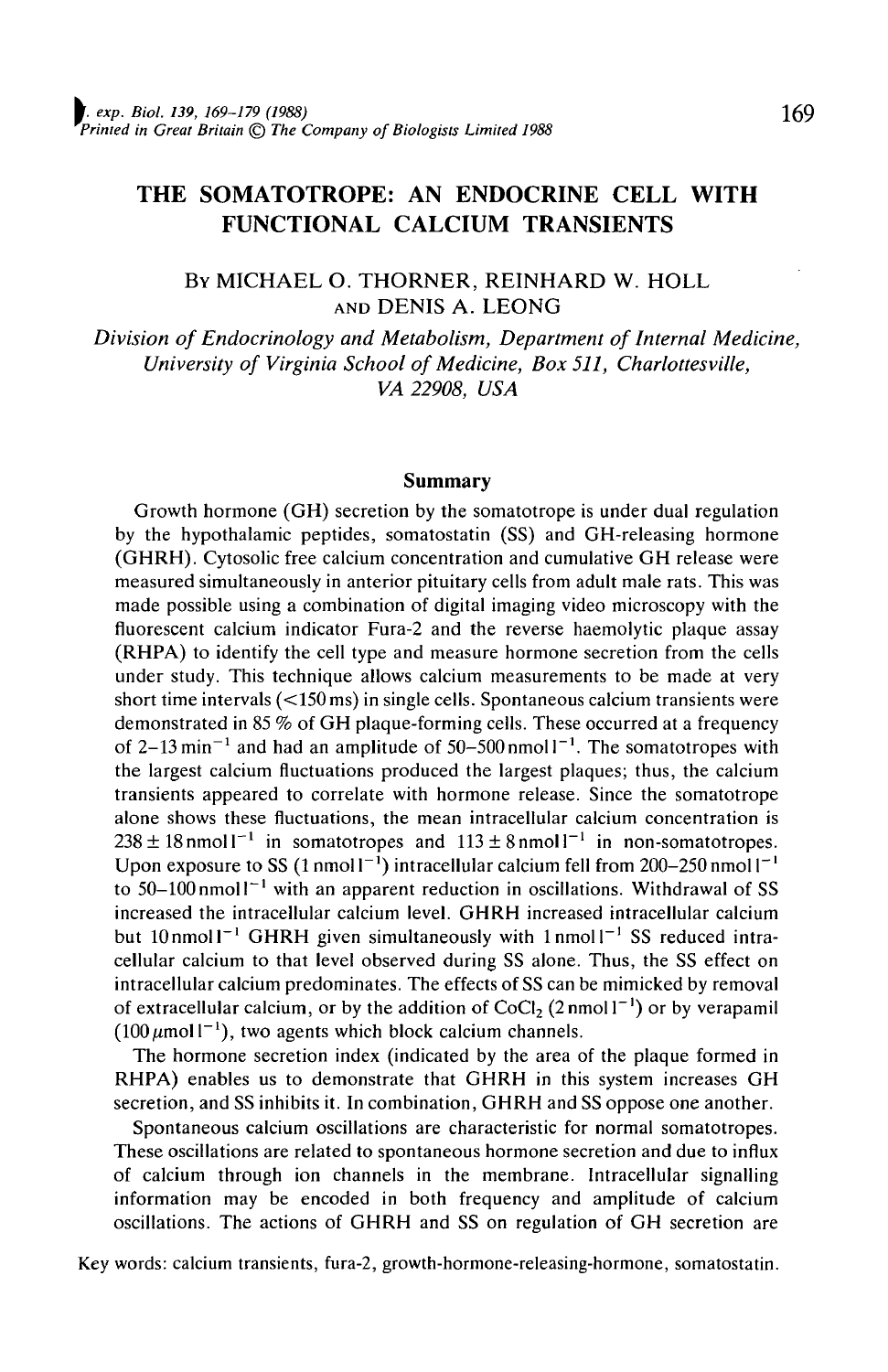proposed to be mediated, at least in part, by regulation of intracellular cytosolic free calcium. This modulation is dependent on extracellular calcium concentrations. We are now investigating the molecular mechanisms involved in this process.

#### **Introduction**

It is accepted that neuronal cells and cardiac pacemaker cells have spontaneous functional oscillations. Traditionally, endocrine cells have been considered as slaves to multiple, different inputs including hormonal, paracrine, autocrine and neuronal inputs. Whether these inputs are in the form of neurotransmitters or hormones, they act through binding to specific receptors on the cell surface membrane before their signal is transduced within the cell through second messengers. Until recently it has been generally accepted that a receptor is linked through a particular transduction pathway and only one second messenger or one cascade pathway is involved (e.g. cyclic AMP,  $InsP_3$ , calcium, diacylglycerol/protein kinase C pathway). This is reminiscent of the now disproved concept that a neurone only contains one neurotransmitter; it is widely accepted that neurones contain different peptide neurotransmitters in addition to catecholamines (Hokfelt *et al.* 1986). Thus, the complexity of regulation is much greater than had hitherto been thought.

It became evident, after several years of studying the somatotrope, that some characteristics of this cell type have a direct bearing on the above problems, notably. (1) the cell has separate receptors for stimulatory (GHRH) and inhibitory (somatostatin) hypothalamic regulatory hormones; (2) these two hormones act through multiple intracellular regulators; and (3) somatotropes spontaneously secrete GH after dispersion.

*In vivo,* growth hormone secretion is regulated by the growth-hormonereleasing hormone (GHRH) and the inhibitory peptide somatostatin (Tannenbaum & Ling, 1984). At the cellular level, GHRH acts in part by increasing the generation of cyclic AMP in the somatotrope (Brazeau *et al.* 1982; Cronin *et al.* 1983). This second messenger alone does not account for all the effects of GHRH (Spence, Sheppard & Kraicer, 1980). There is much evidence that calcium ions play a role as second messenger in the somatotrope. In addition, growth hormone secretion is stimulated by calcium ionophores and inhibited by calcium channel blockers (Cronin *et al.* 1985; Kracier & Chow, 1982; Bilezikjian & Vale, 1983; Szabo, 1986). Calcium fluxes are affected by GHRH and somatostatin (Login & Judd, 1986; Milligan, Kraicer, Fawcett & Illner, 1972).

There have been several problems in studying the precise role of intracellular calcium concentration in somatotrope function. Some studies have utilized homogeneous tumour cell lines, but major alterations of intracellular signalling pathways are known during oncogenesis (Berridge & Irvine, 1984; Hanley & Jackson, 1987; Michell, 1984). Studies utilizing cell lines cannot necessarily extrapolated to normal somatotrope functions (Gershengorn & Thaw, 1983;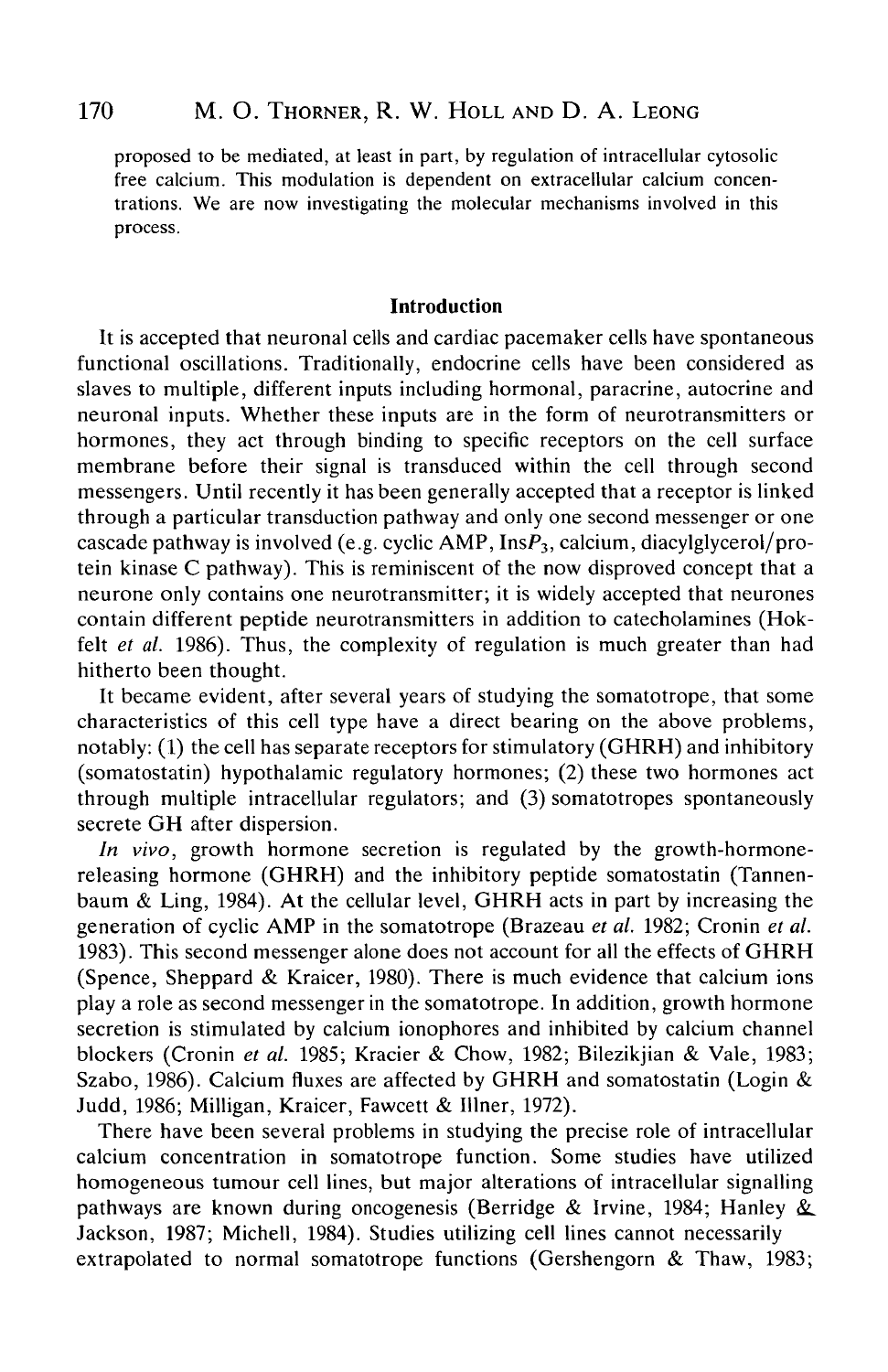Kruskal, Keith & Maxfield, 1984; Tan & Tashjian, 1981). For example, no GHRH receptors are found on  $GH_3$  cells (J. Zysk & M. O. Thorner, personal observations). The mixture of at least five different pituitary cell types in the pituitary gland hinders the study of whole populations of anterior pituitary cells. Thus, the average response from many cells does not reflect what is going on at the level of the somatotrope. In addition, since somatotropes are heterogeneous in their secretory capacities, studies at any level higher than that of the single cell are likely to mask important observations in single somatotropes.

We have measured  $[Ca^{2+}]$  and hormone release simultaneously in single pituitary cells obtained from normal tissue. Intracellular calcium concentration was monitored with high temporal resolution using the calcium-sensitive fluorescent dye Fura-2 (Grynkiewicz, Poenie & Tsien, 1985) and a digital imaging microscope (Williams, Fogarty, Tsien & Fay, 1985). A reverse haemolytic plaque assay (RHPA) was used to identify somatotropes. This assay determines the cumulative amount of growth hormone secreted by single cells in culture (Neill  $\&$ Frawley, 1983); a technique which not only identifies somatotropes, but also allows the quantification of hormone secretion that can then be compared with intracellular calcium determinations.

### **Calcium oscillations in somatotropes**

49 % of pituitary cells from normal, adult, male rats are somatotropes. Twothirds of these spontaneously secrete growth hormone, whereas the rest secrete growth hormone only after stimulation with GHRH  $(10 \text{ nmol } 1^{-1})$ . Also, after treatment with GHRH, each cell secretes more hormone, as demonstrated by a four-fold increase in mean plaque size. This contrasts with the effect of somatostatin which greatly reduces the number of plaque-forming cells without affecting plaque size.

35 *%* of all pituitary cells demonstrate high-amplitude rhythmic transients of intracellular calcium (Fig. 1). This pattern was found mainly in the subgroup of cells spontaneously secreting growth hormone: 81 *%* of spontaneously plaqueforming somatotropes oscillated, compared with only 17 % of control cells. The frequency of these oscillations in the somatotrope ranges from 2 to 13 pulses min<sup>-1</sup>. The amplitudes of these  $Ca^{2+}$  oscillations vary between 50 and  $500$  nmol  $1^{-1}$ .

The presence of these oscillations is confirmed by the observation that the mean cytosolic calcium concentration under unstimulated conditions (mean  $\pm$  s.  $E.M.,$ nmol  $1^{-1}$ ) was significantly higher in the group of secreting somatotropes (238  $\pm$  18;  $N = 122$ ) than in control cells (111 ± 8;  $N = 189$ ). To investigate the relationship between the calcium oscillations and growth hormone release, growth hormone plaque area and calcium oscillations (frequency and amplitude) were determined from 27 secretory cells. The size of the growth hormone plaque correlated directly |vith the frequency of oscillations and with the magnitude of the calcium transients. These observations suggest that the temporal organization of calcium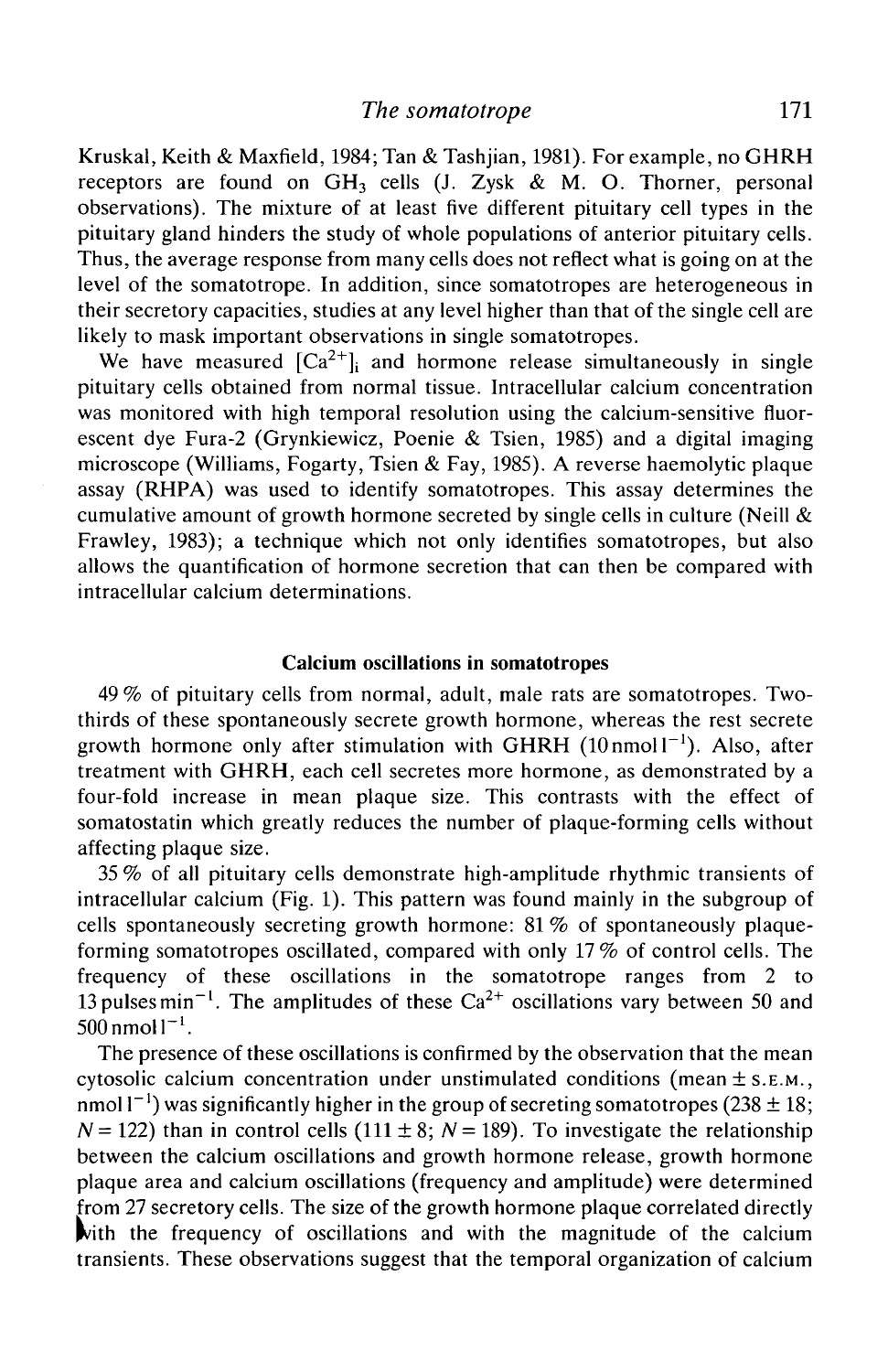

Fig. 1. Comparison of calcium oscillations in cells secreting different amounts of growth hormone (GH). Simultaneous recordings in real time from four cells in the same field. (A-C) Spontaneously active somatotropes; (D) control cell. The relative amount of GH secreted was determined by the area of each haemolytic plaque  $(\mu m^2)$ : 6751 (A), 2257 (B) and 1142 (C). A computer program for pulse analysis objectively calculated 8.7 (A), 6.3 (B) and 3 (C) pulses min<sup>-1</sup> for the somatotropes. No significant pulse was detected for the control cell. A direct relationship between both frequency and amplitude of calcium oscillations and the relative amount of GH secreted by each cell was established from 22 somatotropes in nine independent experiments.

rises may play an important role in growth hormone exocytosis. Studies in which cells were exposed either to reduced extracellular calcium concentration or to inorganic and organic calcium channel blockers indicate that these calcium transients in the somatotrope are due to influx of extracellular calcium. Furthermore, removal of extracellular calcium inhibits growth hormone secretion.

Repetitive spontaneous action potentials have been found in both normal (Israel, Denef & Vincent, 1983; Ozawa & Sand, 1977) and neoplastic pituitary cells (Biales, Dichter & Tischler, 1977; Kidokoro, 1975). Schlegel and colleagues have combined whole-cell patch-clamp recordings with Fura-2 measurement of intracellular calcium concentration (Schlegel *etal.* 1987). They demonstrated that action potentials precede spontaneous calcium rises in the cytosol. Unfortunately, these studies were performed in the  $GH<sub>3</sub>$  tumour cell line and cannot directly be extrapolated to normal tissue. We have demonstrated that calcium oscillations are primarily found in somatotropes from male rats. This cell type displays high spontaneous secretory rates after acute dispersion. These oscillations presumably have important functions. The biological purpose of frequency-modulated signalling is to make the signal more resistant to noise (Rapp, Mees & Sparrow, 1981) Our findings raise the possibility that components of cellular responses may be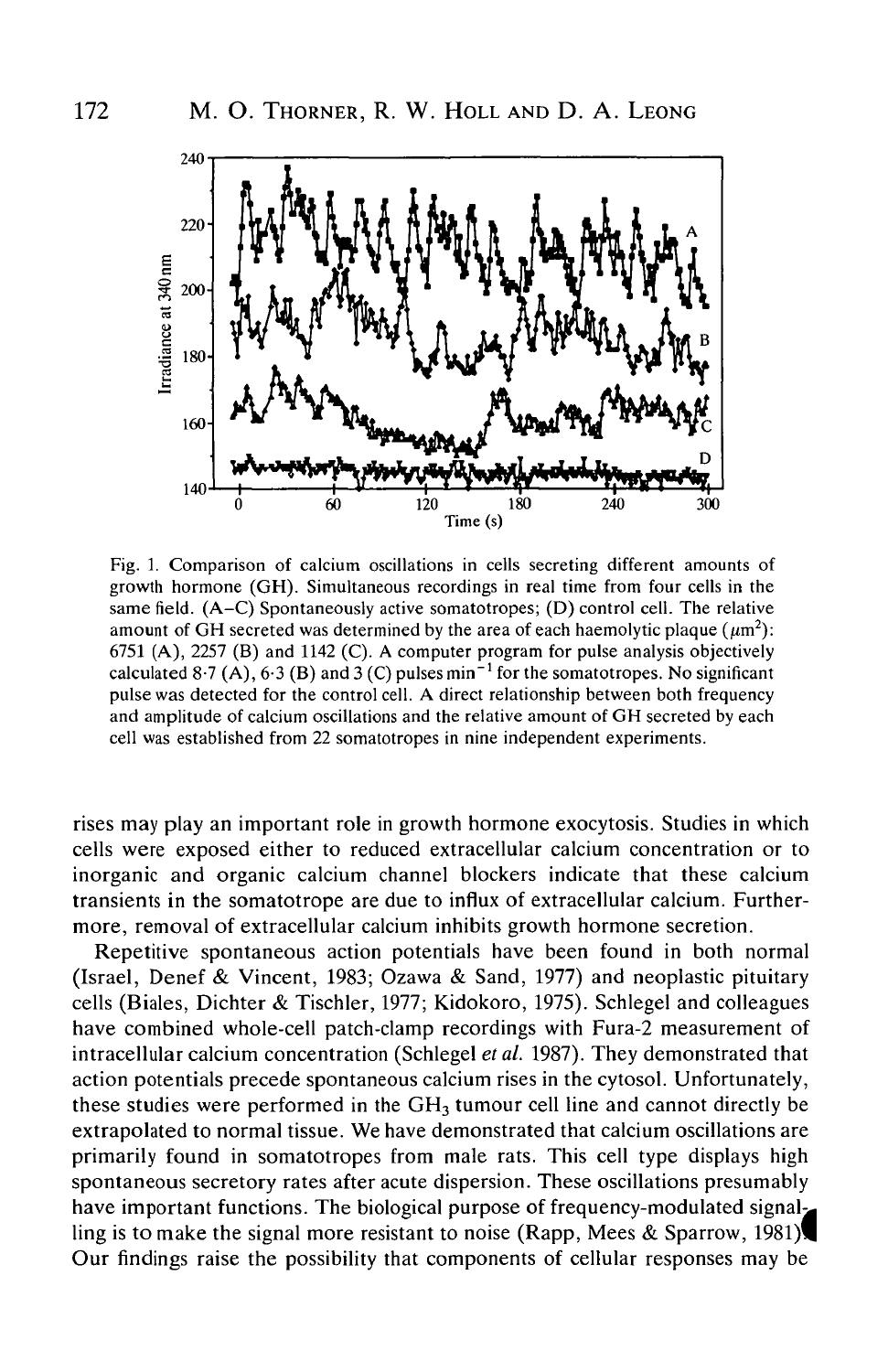triggered by messenger signals coded in either analogue or digital form or in a combination of the two.

#### Effects **of GHRH and somatostatin**

When cells were stimulated with  $10 \text{ nmol} 1^{-1}$  GHRH,  $[\text{Ca}^{2+}]$  increased from a basal level of 234  $\pm$  17 to a peak concentration of 480  $\pm$  61 nmol l<sup>-1</sup> (Fig. 2).

This is a supramaximal dose of GHRH to stimulate growth hormone secretion, as demonstrated by the plaque assay. As with plaque areas, individual responses to GHRH were heterogeneous: calcium rises in single somatotropes varied from 50 to 800 nmol  $I^{-1}$ . On average, intracellular calcium concentration after GHRH stimulation gradually fell towards basal levels over 10 min and reached 50 % of peak levels at that time. When GHRH was removed 10min after stimulation,  $\left[Ca^{2+}\right]$  was reduced to the basal level. As with the spontaneous  $Ca^{2+}$  transients, the GHRH-induced increase in free intracellular calcium depended on calcium influx rather than mobilization of calcium from internal stores. The calcium rise



Fig. 2. (A) Growth-hormone-releasing hormone (GHRH) increases the free cytosolic calcium concentration in normal somatotropes. Baseline recording for 2 min, followed by addition of 10 nmol <sup>1</sup> GHRH. Left axis, ratio of fluorescence intensities with excitation at 340 and 380nm; right axis, free intracellular calcium concentration,  $[Ca<sup>2+</sup>]$ . The vertical line indicates the replacement of fresh medium inside the chamber. Reproduced with permission from Holl, Thorner & Leong (1988)  $(N = 21)$ *.* (B) GHRH-induced increase in  $[Ca^{2+}]$  is dependent on extracellular calcium. Recording in normal medium for 2min, followed by exchange to 'calcium-free' medium  $(+1.5 \text{ mmol})^{-1}$  EGTA). One minute later, GHRH in 'calcium-free' medium is delivered. Reproduced with permission from Holl, Thorner & Leong (1988). Values are means; bars indicate  $\pm$ s.*E.* (*N* = 11).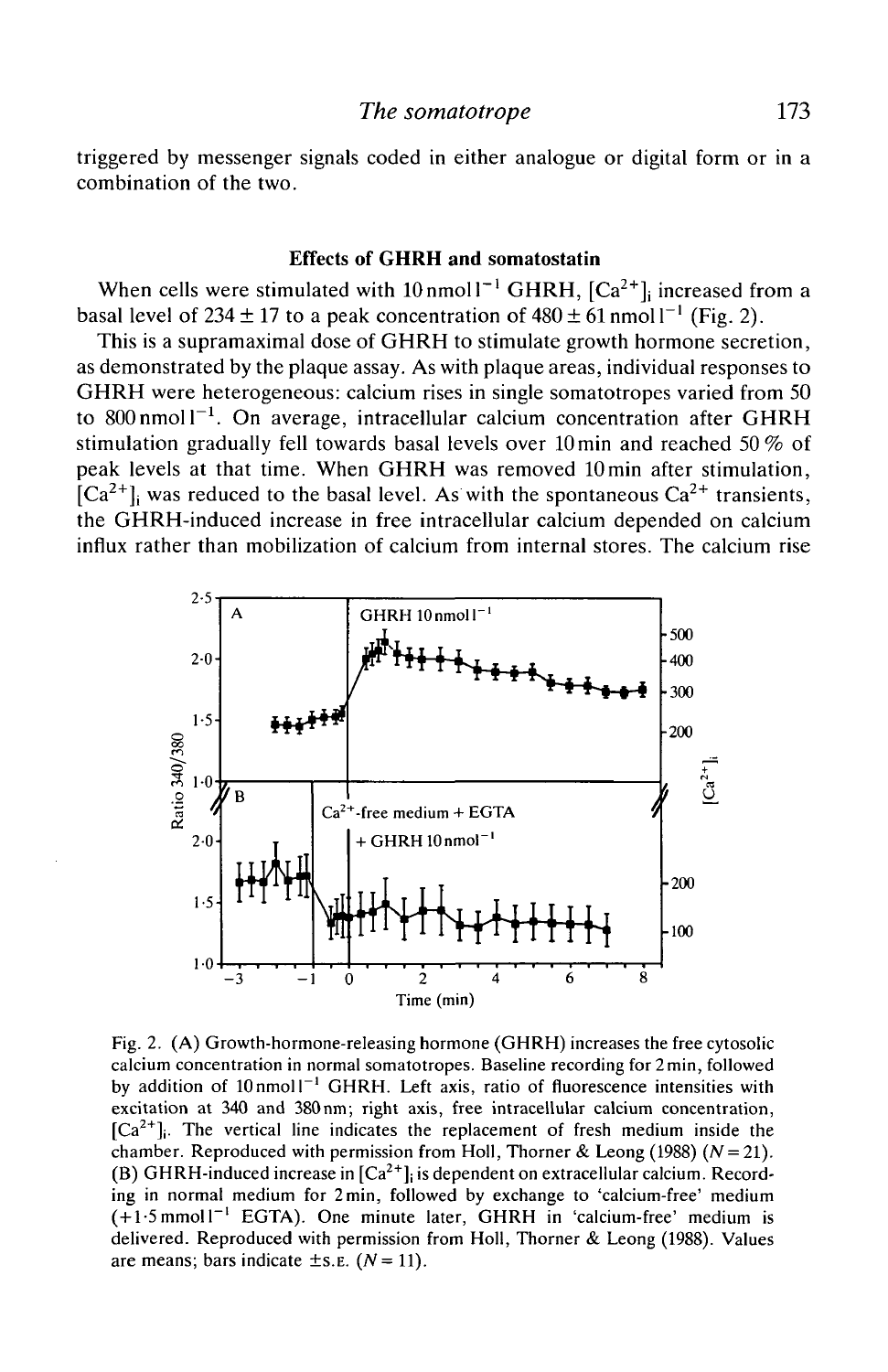

Fig. 3. Effect of growth-hormone-releasing hormone (GHRH) and somatostatin on cytosolic free calcium concentration in somatotropes. Recordings of  $\left[Ca^{2+}\right]$ ; were made every 30 s. Basal recordings for 10 min, followed by the addition of either 10 nmol  $1^{-1}$  of GHRH or  $1$  nmol $1^{-1}$  of somatostatin. After a further  $10$  min, the regulatory peptides were replaced with fresh medium. Data points represent the mean  $\pm$  s. E. of a group of six or seven somatotropes, respectively, as identified by the reverse haemolytic plaque assay. The ratio of fluorescence with excitation at 340 and 380 nm is given on the left axis, the corresponding free intracellular calcium concentration is shown on the right axis. Reproduced with permission from Holl, Thorner & Leong (1988).

was completely abolished in the absence of extracellular calcium. Within 1 min of adding calcium-free medium (containing  $1.5$  mmoll<sup>-1</sup> EGTA), no increase in  $[Ca^{2+}]}$  could be detected in 11 cells treated with GHRH (Fig. 2). These observations were substantiated with experiments using the calcium channel blockers cobalt chloride and verapamil.

When somatotropes were exposed to somatostatin for up to 30min, a rapid decrease in  $\left[Ca^{2+}\right]_i$  to 50  $\pm$  100 nmol  $1^{-1}$  was observed and was sustained for as long as the somatostatin treatment was maintained (Fig. 3).  $1$ nmol $1<sup>-1</sup>$  somatostatin inhibited spontaneous growth hormone secretion and also decreased  $[Ca^{2+}]$ ; to  $50 \pm 100$  nmoll<sup>-1</sup>. This response of intracellular calcium to somatostatin is more uniform in timing and extent, in contrast to the effects of GHRH. The results are reminiscent of those, described above, when cells were exposed to calcium-free medium or to calcium channel blocking agents. Upon removal of somatostatin, intracellular calcium level returned to baseline. If the same cells were treated with GHRH, the increase in calcium concentration was large and sustained. When cells were exposed to GHRH and somatostatin simultaneously, the effects of GHRH on growth hormone secretion were inhibited. The intracellular calcium measure, ments demonstrated a decrease in calcium concentration, identical to that in the presence of somatostatin alone (Fig. 4).  $1 \text{ nmol} 1^{-1}$  somatostatin was, therefore,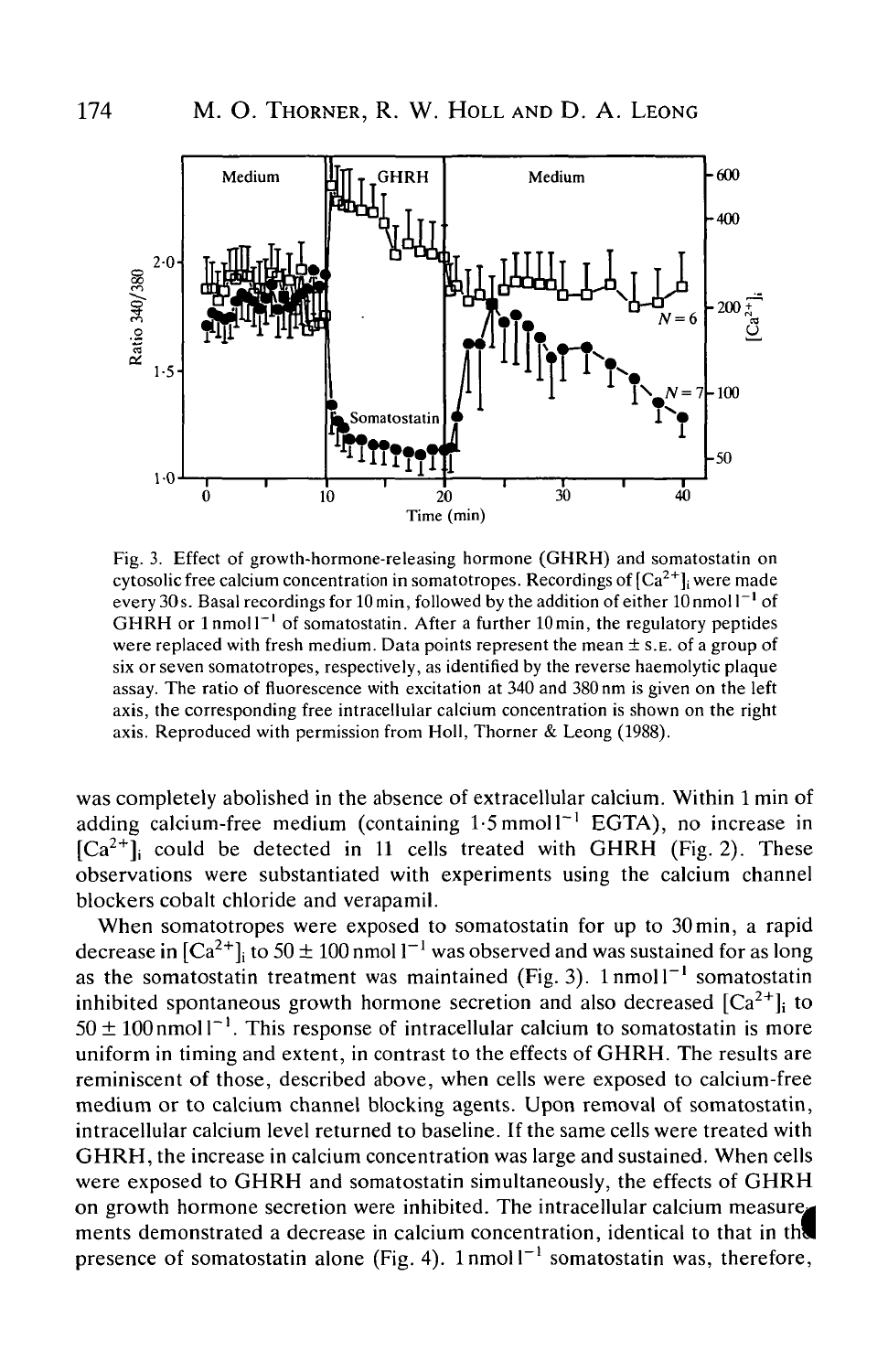

Fig. 4. Effect of somatostatin + growth-hormone-releasing hormone (GHRH) ( $\square$ ) compared with somatostatin alone  $(\bullet)$  on intracellular calcium concentration in normal somatotropes. The experimental format is identical to that of Fig. 3. Somatostatin causes a similar decrease in  $[Ca^{2+}]_i$  in the presence or absence of GHRH, but the calcium rebound after withdrawal is greater in cells previously exposed to GHRH. Reproduced with permission from Holl, Thorner & Leong (1988).

able to overcome completely the increases in  $[Ca^{2+}]$  and growth hormone secretion induced by  $10 \text{ nmol} 1^{-1}$  GHRH. After removal of the hypothalamic hormones, the calcium rebound was greater in those cells that had been exposed to both GHRH and somatostatin than in those exposed to somatostatin alone.

#### Intracellular pathways

In the third series of experiments, three non-physiological experimental manipulations were performed to evaluate the effects of stimulation of adenylate cyclase, protein kinase C, and alteration of membrane potential. The agents used were forskolin, which activates adenylate cyclase, phorbol dibutyrate (PDB), which activates protein kinase C, and high concentrations of potassium. Forskolin (5  $\mu$ moll<sup>-1</sup>) increased growth hormone secretion and intracellular calcium concentration in a manner similar to GHRH. In cells exposed to forskolin and somatostatin simultaneously, the  $[Ca^{2+}]$ ; decreased to the same level as observed after somatostatin alone. Cells exposed to PDB  $(100 \text{ nmol1}^{-1})$  demonstrated an increase in growth hormone release and an increase in  $[Ca^{2+}]_i$ . Co-incubation with PDB and somatostatin decreased  $[Ca^{2+}]_i$ . Cells exposed to increasing concentrations of extracellular potassium (from 5 to  $60 \text{ mmol}^{-1}$ ) showed a dose-Ependent increase in  $[\text{Ca}^{2+}]$ . Somatostatin, however, could not overcome the effect of high potassium  $(60 \text{ mmol1}^{-1})$ .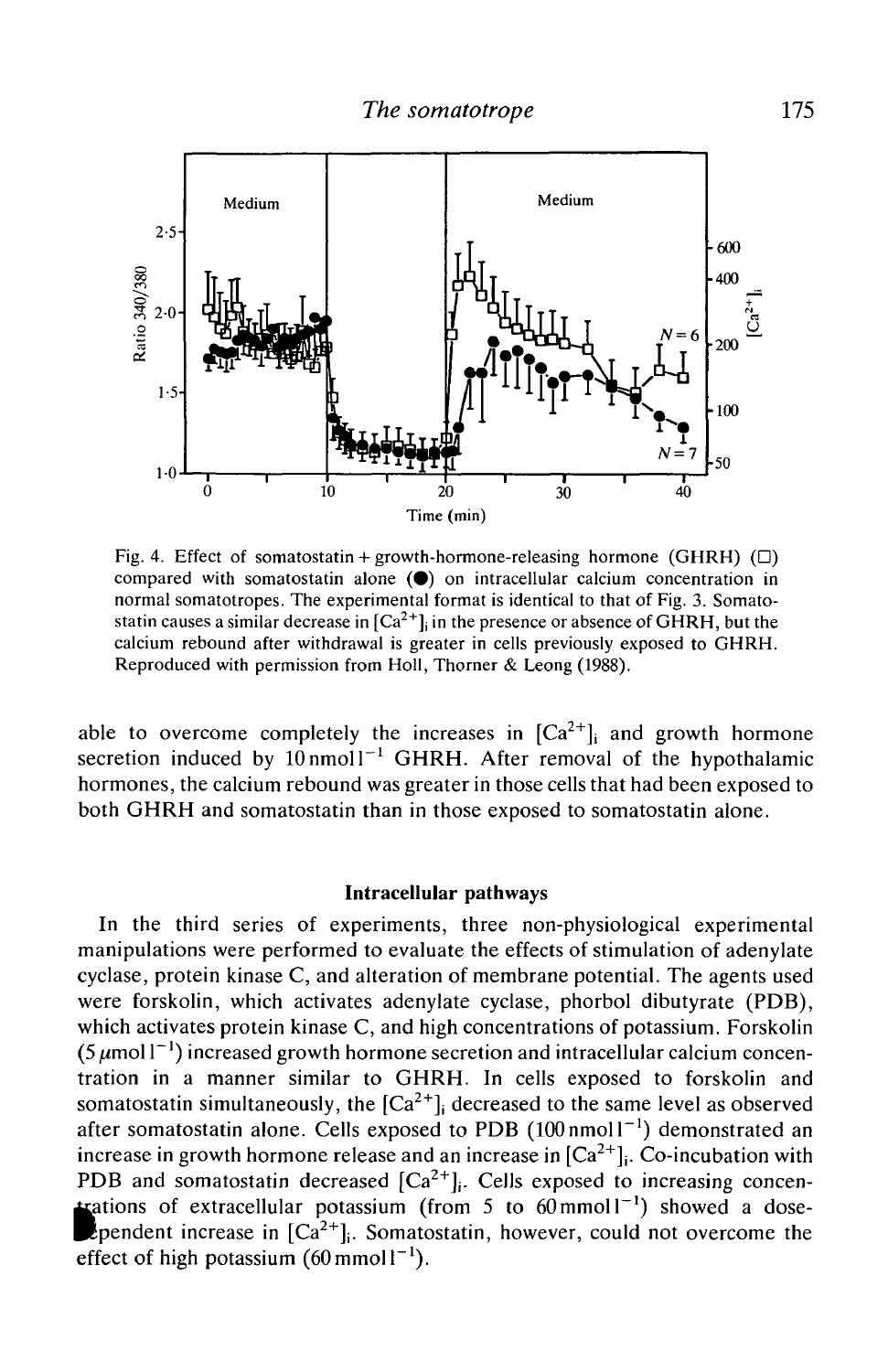## 176 M. O. THORNER, R. W. HOLL AND D. A. LEONG

These observations can all be formulated into a hypothesis. The GHRHinduced increase of  $[Ca^{2+}]$ ; in the somatotrope may be mediated by a cyclic-AMPdependent phosphorylation of calcium channels which is a prerequisite for channel opening. In cardiac muscle cells, cyclic AMP has been shown to modulate calcium channels in the membrane and thereby increase calcium influx (Irisawa & Kokubun, 1983; Osterrieder ef *al.* 1982; Reuter, Stevens, Tsien & Yellen, 1982). A similar observation has been made with pituitary cells (Armstrong & Eckert, 1987). The calcium channels in the pituitary cells belong to the same dihydropyridine-sensitive subclass (L-type). We therefore suggest that cyclic AMP generated in the somatotrope in response to GHRH leads to phosphorylation of calcium channels which allows their opening and thereby increases calcium influx. Our studies showing a requirement for extracellular calcium to sustain the increases in calcium level are fully consistent with this scheme.

The mechanism by which somatostatin reduces intracellular calcium concentration is less well understood. In preliminary studies, we have shown that the effect of somatostatin can be blocked by pretreatment of the cells with pertussis toxin (Holl, Hewlett & Leong, 1988). This indicates that an inhibitory G protein is involved in the mechanism of action of somatostatin. In both pituitary and pancreatic beta cells, somatostatin has been shown to increase potassium conductance, thereby leading to a hyperpolarization of the cell membrane, which in turn closes voltage-dependent calcium channels. This leads to a reduction of intracellular calcium concentration (Yatani *et al.* 1987; Koch, Blalock & Schonbrunn, 1988; Yamashita, Kojima, Shibuya & Ogata, 1987; Pace & Tarvin, 1981).

Cyclic AMP has been shown to be important in the regulation of transcription of the growth hormone gene (Barinaga *et al.* 1983; Simard, Labrie & Gossard, 1986). Somatostatin can only partially inhibit GHRH-induced cyclic AMP production and does not reduce growth hormone transcription (Harwood, Grewe & Aguilera, 1984; Barinaga *et al.* 1985). Thus, the GHRH-induced increase in cyclic AMP level in somatotropes presumably performs two functions: (1) an activation of protein kinase A, which phosphorylates calcium channels and thereby increases calcium influx into the cell to sustain release of hormone; and (2) an increase in the transcription of the growth hormone gene through cyclic AMP. Somatostatin primarily regulates the timing of secretory events using intracellular calcium as a second messenger. The GHRH-induced increase in intracellular calcium concentration and the somatostatin-induced inhibition of adenylate cyclase represent 'cross-talk' between the two intracellular messenger systems, thus integrating biologically useful responses: the acute onset of hormone exocytosis after stimulation and the limitation of hormone accumulation in the cell during prolonged inhibition. Although the precise mechanisms are still unknown, somatostatin regulates GH secretion at a distal site by affecting ion conductances across the membrane. The spontaneous oscillations of calcium concentration in the somatotrope may represent cross-talk between several intracellular regulators interacting at the membrane level. These oscillations presumably have importal functions.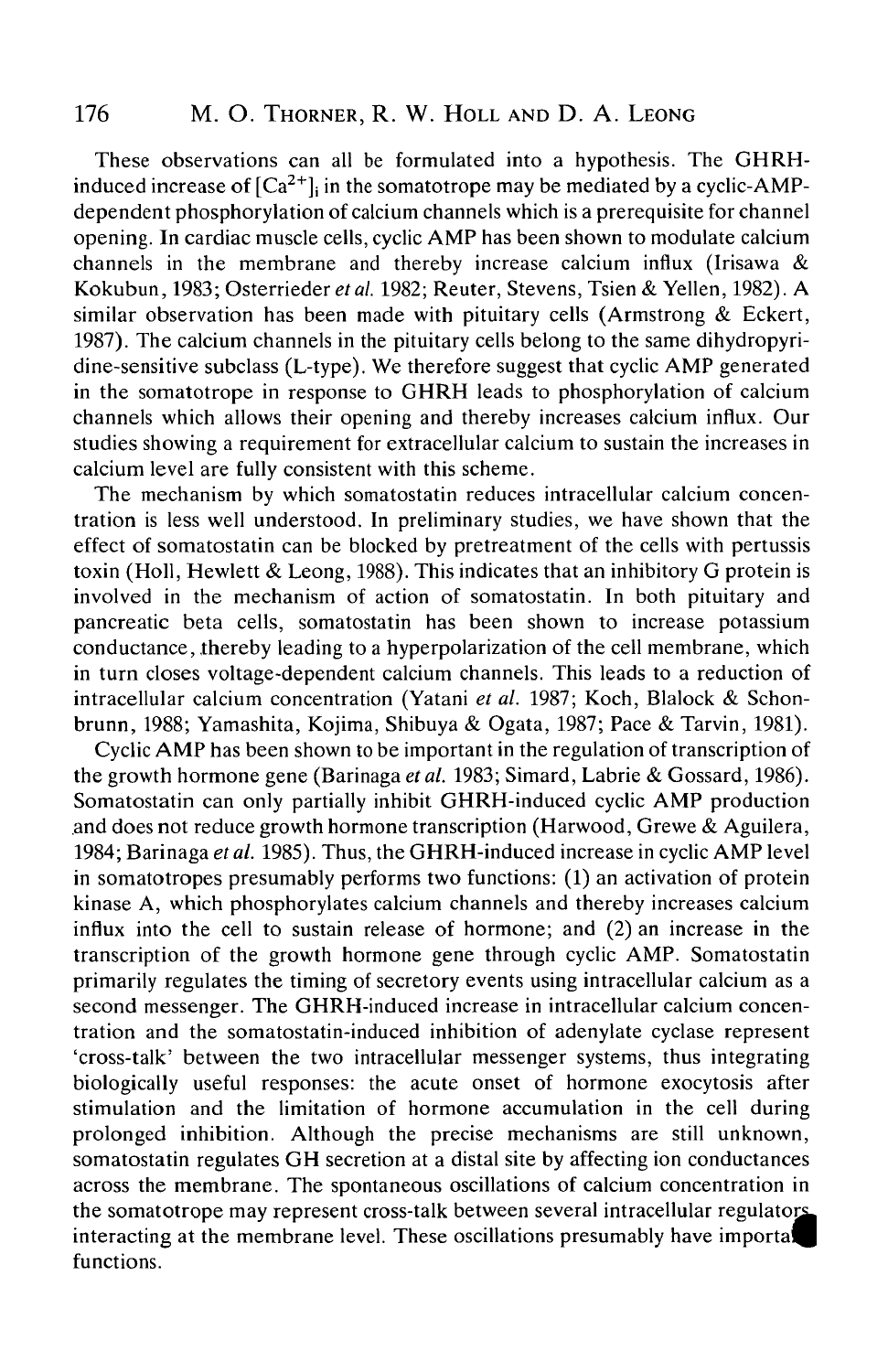We thank Dr Wylie Vale and Jean Rivier, The Clayton Foundation Laboratories for Peptide Biology, The Salk Institute, La Jolla, CA, for their gift of hGHRH-(l-40)-OH, Dr Yogesh N. Sinha, the Lutcher Brown Department of Biochemistry, The Whittier Institute for Diabetes and Endocrinology, La Jolla, CA, for his gift of murine GH antisera for RHPA and Karen Doresey for editorial assistance in preparing this manuscript. This work was funded by grants DK 32632 (MOT) and DK35937 (DAL) from the National Institutes of Health, by the German Research Foundation, DFG Ho 1042/1-1 (RWH), and a grant-in-aid from Sandoz Ltd, Basel, Switzerland.

#### References

- ARMSTRONG, D. & ECKERT, R. (1987). Voltage-activated calcium channels that must be phosphorylated to respond to membrane depolarization. *Proc. natn. Acad. Sci. U.S.A.* 84,
- BARINAGA, M., BILEZIKJIAN, L. M., VALE, W. W., ROSENFELD, M. G. & EVANS, R. M. (1985).<br>Independent effects of growth hormone releasing factor on growth hormone release and gene<br>transcription. *Nature, Lond.* 314, 279-281.
- BARINAGA, M., YAMONOTO, G., RIVIER, C., VALE, W., EVANS, R. & ROSENFELD, M. G. (1983).<br>Transcriptional regulation of growth hormone gene expression by growth hormone-releasing<br>factor. Nature. Lond. 306, 84–85.
- BERRIDGE, M. J. & IRVINE, R. F. (1984). Inositol trisphosphate, a novel second messenger in cellular signal transduction. *Nature, Lond.* 312, 315–321.
- BIALES, B., DICHTER, M. & TISCHLER, A. (1977). Sodium and calcium action potential in pituitary cells. *Nature, Lond.* **267**, 172–174.
- BILEZIKJIAN, L. M. & VALE, W. W. (1983). Stimulation of adenosine 3',5'-monophosphate production by growth hormone-releasing factor and its inhibition by somatostatin in anterior pituitary cells *in vitro. Endocrinology* 113, 1726–1731.
- Brazeau, P., Ling, N., Esch, F., Boehlen, P., Mougin, C. & Guillemin, R. (1982). Somatocrinin (growth hormone releasing factor) in vitro bioactivity: Ca<sup>++</sup> involvement, cAMP mediated action and additivity of effect with PGE2. *Biochem. biophys. Res. Commun.* **109,** 588-594.
- CRONIN, M. J., ANDERSON, J. M., ROGOL, A. D., KORITNIK, D. R., THORNER, M. O. & EVANS, W. S. (1985). A calcium agonist BAYk8644 enhances anterior pituitary secretion in rat and monkey. *Am. J. Physiol.* **249,** E326-329.
- CRONIN, M. J., ROGOL, A. D., MACLEOD, R. M.,KEEFER, D. A., LOGIN, I. S., BORGES, J. L. C. & THORNER, M. O. (1983). Biological activity of a growth hormone releasing factor secreted by a human tumor. Am. J. Physiol. 244, E346–E353.
- **GERSHENGORN, M. C. & THAW, C. (1983). Calcium influx is not required for TRH to elevate free** cytoplasmic calcium in GH<sub>3</sub> cells. *Endocrinology* 113, 1522–1524. cytoplasmic calcium in GH3 cells. *Endocrinology* **113,** 1522-1524. GRYNKIEWICZ, G., POENIE, M. &TSIEN, R. Y. (1985). A new generation of Ca++ indicators with
- greatly improved fluorescence properties. *J. biol. Chem.* **260,** 3440-3450. HANLEY, M. R. & JACKSON, T. (1987). The ras gene. Transformer and transducer. *Nature, Lond.*
- **328**, 668–669.<br>HARWOOD, J. P., GREWE, C. & AGUILERA, G. (1984). Actions of growth hormone-releasing
- factor and somatostatin on adenylate cyclase and growth hormone release in rat anterior pituitary. *Molec. cell. Endocr.* 37, 277-284.
- HOKFELT, T., EVERITT, B., MEISTER, B., MELANDER, T., SCHALLING, M., JOHANSSON, O., LUNDBERG, J. M., HULTING, A. L., WERNER, S., CUELLO, C, HEMMINGS, H., OUIMET, C, WALAAS, I., GREENGARD, P. & GOLDSTEIN, M. (1986). Neurons with multiple messengers with special reference to neuroendocrine systems. In *Recent Progress in Hormone Research,* vol. 42 (ed. R. O. Greep), pp. 1-70. Orlando, London: Academic Press.
- **.** LL, R. W., HEWLETT, E. L. & LEONG, D. A. (1988). A G-protein directly links the somatostatin receptor to voltage-sensitive calcium channels in the membrane: Fura-2 measurements in single rat somatotropes. *Endocrine Society* (Abstr.) (in press).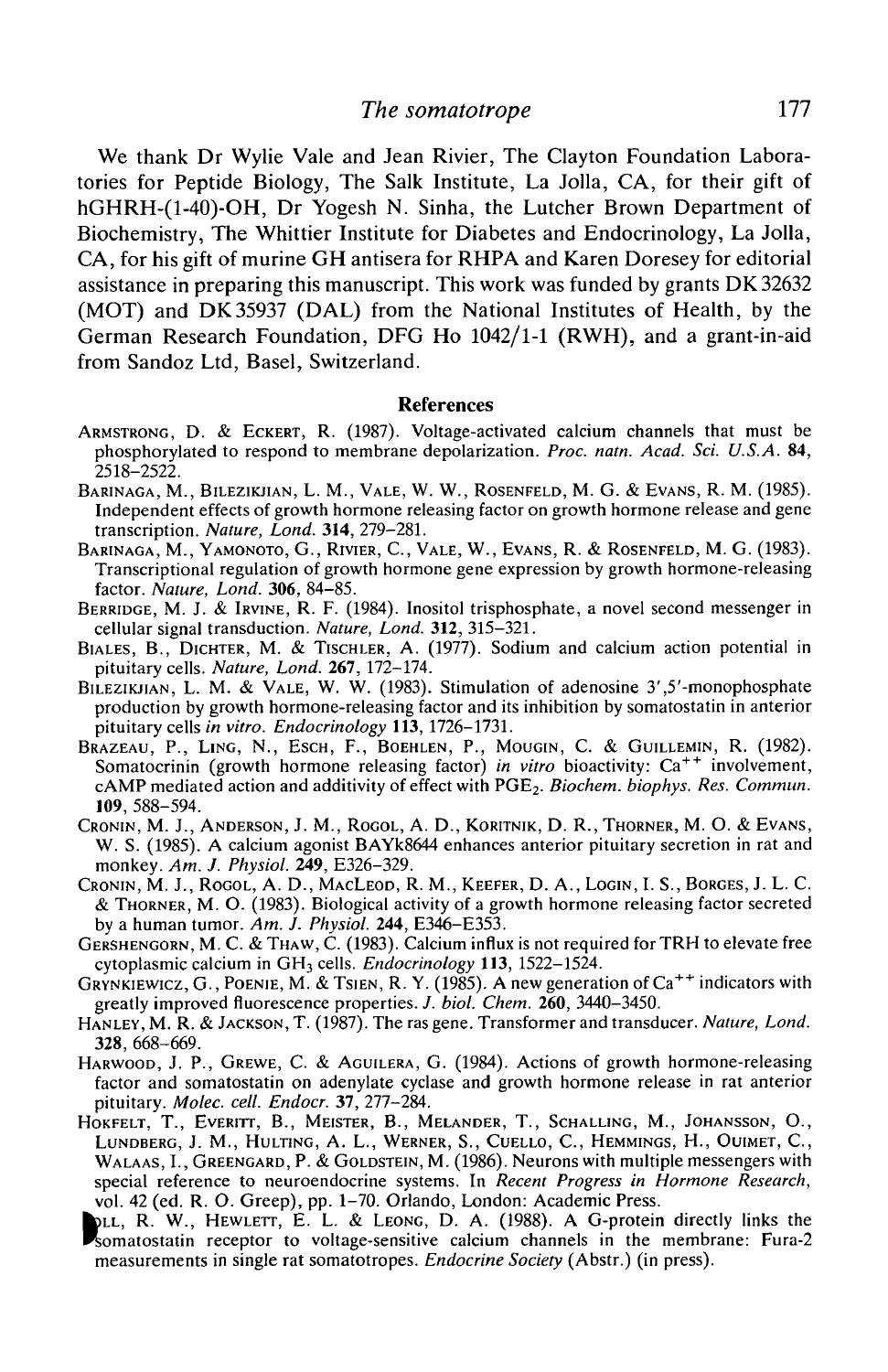#### 178 M. O. THORNER, R. W. HOLL AND D. A. LEONG

- HOLL, R. W., THORNER, M. O. & LEONG, D. A. (1988). Intracellular calcium concentration and growth hormone secretion in individual somatotropes: Effects of growth hormone releasing factor (GRF) and somatostatin (SRIF). *Endocrinology* **122,** 2927-2932.
- IRISAWA, H. & KOKUBUN, S. (1983). Modulation by intracellular ATP and cyclic AMP of the slow inward current in isolated single ventricular cells of the guinea-pig. *J. PhysioL, Lond.* **338,** 321-337.
- ISRAEL, J. M., DENEF, C. & VINCENT, J. D. (1983). Electrophysiological properties of normal somatotrophs in culture. *Neuroendocrinology* 37, 193-199.
- KIDOKORO, Y. (1975). Spontaneous calcium action potentials in a clonal pituitary cell line and their relationship to prolactin secretion. *Nature, Lond.* **258,** 741-742.
- KOCH, B. D., BLALOCK, B. & SCHONBRUNN, A. (1988). Characterization of the cyclic AMPindependent actions of somatostatin in GH cells. *J. biol. Chem.* **263,** 216-225.
- KRACIER, J. & CHOW, A. E. (1982). Release of growth hormone from purified somatotrophs: Use of perifusion system to elucidate interrelations among  $Ca^{++}$ , adenosine  $3^7,5^7$ monophosphate, and somatostatin. *Endocrinology* **111,** 1173-1180.
- KRUSKAL, B. A., KEITH, C. H. & MAXFIELD, F. R. (1984). Thyrotropin-releasing hormoneinduced changes in intracellular  $\lceil Ca^{2+} \rceil$  measured by microspectrofluorometry on individual quin2-loaded cells. *J. Cell Biol.* **99,**1167-1172.
- LOGIN, A. S. & JUDD, A. M. (1986). Tropic effects of somatostatin on calcium flux: Dynamic analysis and correlation with pituitary hormone release. *Endocrinology* **119,** 1703-1707.
- MICHELL, B. (1984). Oncogenes and inositol lipids. *Nature, Lond.* **308,** 770.
- MILLIGAN, J. V., KRAICER, J., FAWCETT, C. P. & ILLNER, P. (1972). Purified GRF increases <sup>45</sup>Ca uptake into pituitary cells. *Can. J. PhysioL Pharmac.* **50,** 613-617.
- NEILL, J. D. & FRAWLEY, L. S. (1983). Detection of hormone release from individual cells in mixed populations using a reverse hemolytic plaque assay. *Endocrinology* **112,** 1135-1137.
- OSTERRIEDER, W. , BRUM, G. , HESCHELER, J. , TRAUTWEIN, W. , FLOCKERZI, V . & HOFMANN, F . (1982). Injection of subunits of cyclic AMP-dependent protein kinase into cardiac myocytes modulates Ca2+ current. *Nature, Lond.* **298,** 576-578.
- OZAWA, S. & SAND, O. (1977). Action potentials in non-tumor cells from the anterior pituitary gland. *Experientia* 34, 542-544.
- PACE, C. S. & TARVIN, J. T. (1981). Somatostatin: mechanism of action in pancreatic islet  $\beta$ -cells. *Diabetes* **30,** 836-842.
- RAPP, P. E., MEES, A. I. & SPARROW, C. T. (1981). Frequency encoded biochemical regulation is more accurate than amplitude dependent control. *J. theor. Biol.* **90,** 531-544.
- REUTER, H., STEVENS, C. F., TSIEN, R. W. & YELLEN, G. (1982). Properties of single calcium channels in cardiac cell culture. *Nature, Lond.* **297,** 501-504.
- SCHLEGEL, W., WINIGER, B. P., MOLLARD, P., VACHER, P., WUARIN, F., ZAHND, G. R., WOLLHEIM, C. B. & DUFY, B. (1987). Oscillations of cytosolic Ca<sup>++</sup> in pituitary cells due to action potentials. *Nature, Lond.* **329,** 719-721.
- SIMARD, J., LABRIE, F. & GOSSARD, F. (1986). Regulation of growth hormone mRNA and proopiomelanocortin mRNA levels by cyclic AMP in rat anterior pituitary cells in culture. *DNA* 5, 263-270.
- SPENCE, J. W., SHEPPARD, M. S. & KRAICER, J. (1980). Release of growth hormone from purified somatotrophs: Interrelation between  $\hat{Ca}^{++}$  and adenosine 3',5'-monophosphate. *Endocrinology* **106,** 764-769.
- SZABO, M. (1986). TRH and GRF stimulate release of growth hormone through different mechanisms. *Am. J. PhysioL* **250,** E512-517.
- TAN, K. N. & TASHJIAN, H., JR (1981). Receptor-mediated release of plasma membraneassociated calcium and stimulation of calcium uptake by thyrotropin-releasing hormone in pituitary cells in culture. *J. biol. Chem.* **256,** 8994-9002.
- TANNENBAUM, G. S. & LING, N. (1984). The interrelationship of growth hormone (GH) releasing factor and somatostatin in generation of the ultradian rhythm of GH secretion. *Endocrinology* **115,** 1952-1957.
- WILLIAMS, D. A., FOGARTY, K. E., TSIEN, R. Y. & FAY, F. A. (1985). Calcium gradients in single smooth muscle cells revealed by the digital imaging microscope using Fura-2. *Nature, Lor^* 318,558-561.
- YAMASHITA, N., KOJIMA, I., SHIBUYA, N. & OGATA, E. (1987). Pertussis toxin inhibits